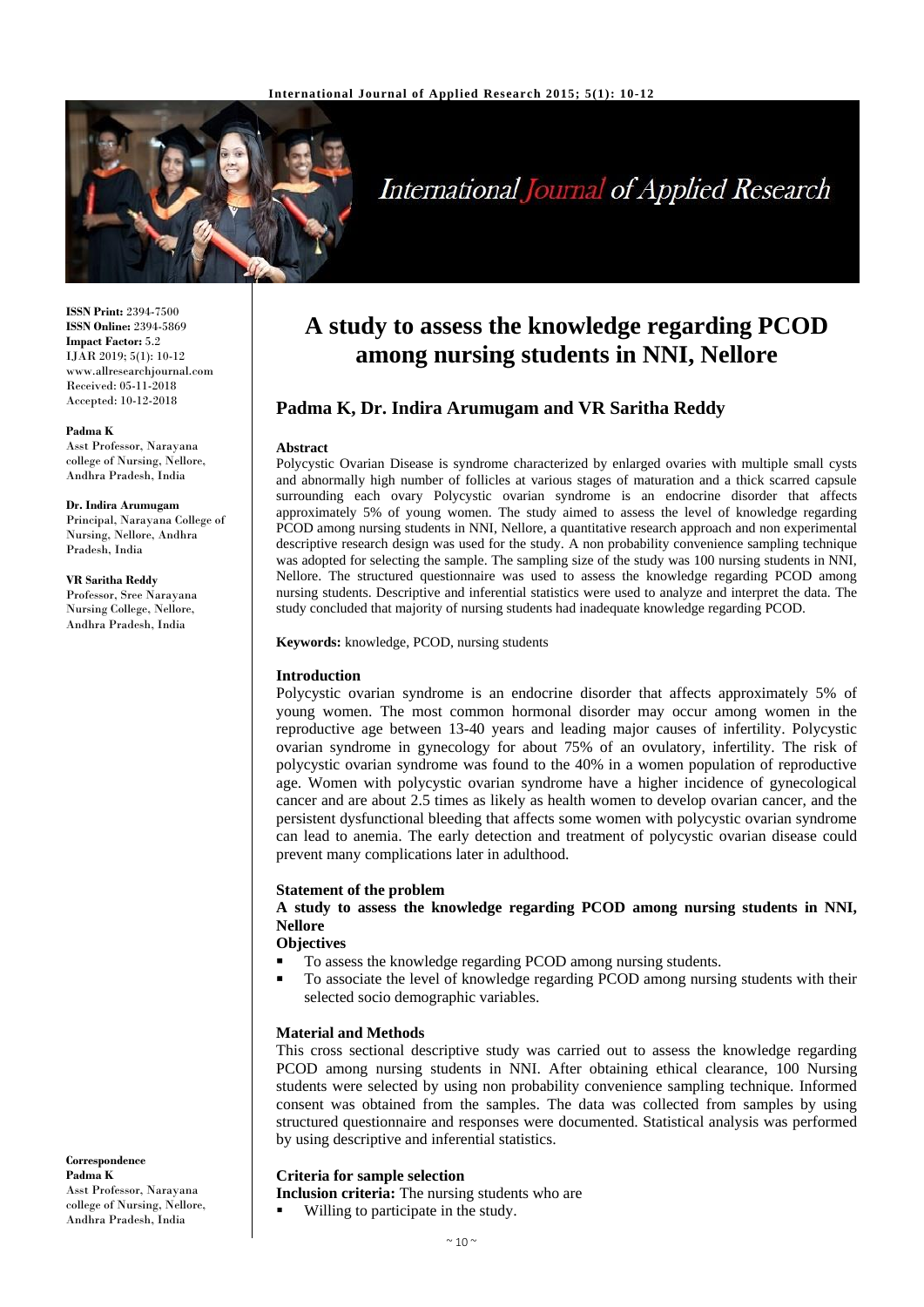• Studying I PBBSC, II BSC(N), III BSC (N) and II GNM(N)

**Exclusion criteria:** The nursing students who are

- Not willing to participate.
- Who are on leave.
- Who are sick.
- $\bullet$  Students of II PBBSC(N), I &IV B.SC(N) and I &II M.SC(N)

# **Description of the tool**

With the help of extensive review from various text books, journals, internet, the tool was developed to assess the knowledge regarding PCOD among nursing students. The tools divided into two parts.

**Part I** – Deals with demographic like age, course of study, year of study, source of information and attended any CNE Programme.

**Part II - It** deals with structured questionnaire to assess the knowledge regarding PCOD among nursing students, consists of 34 multiple choice question. Each correct is given a score of "1" and wrong answer is given "0" score.

#### **Plan for data analysis**

The data was analyzed in terms of objectives of the study using descriptive and inferential statistics.

| <b>Table 1:</b> Data analysis of method and remarks |  |
|-----------------------------------------------------|--|
|-----------------------------------------------------|--|

| S. No | Data Analysis     | Method                                  | <b>Remarks</b>                                                                  |
|-------|-------------------|-----------------------------------------|---------------------------------------------------------------------------------|
|       | Descriptive       | Frequency, and Percentage distribution, | *Distribution of socio demographic variables                                    |
|       | <b>Statistics</b> | Mean and Standard Deviation             | To assess the knowledge regarding PCOD among nursing students.                  |
|       | Inferential       | Chi-Square                              | <sup>*</sup> To find out the association between knowledge regarding PCO Damong |
|       | statistics        |                                         | Nursing students with their selected socio demographic variables                |

# **Results**

The data was organized and presented under the following Headings.

#### **Section-I**

Frequency and percentage distribution of socio demographic variables of nursing students

### **Section –II**

Frequency and percentage distribution of Level of knowledge regarding PCOD among nursing students.

# **Section –III**

Mean and standard deviation of knowledge score regarding PCOD among nursing students.

#### **Section –IV**

Association between level of knowledge regarding PCOD

among nursing students with their selected socio demographic variables.

### **Section-I**

**Frequency and percentage distribution of socio demographic variables of nursing students.**

- With regard to age, 51% of students are belongs to 20- 22 years
- Regarding to course of study, 90% are Studying B.sc (N)
- Pertaining to year of study,47% are studying II B.sc(N)
- With regard to source of information, 92% gained from Books.
- With context to attend any CNE Programme, 71% says Attended.

#### **Section-II**

**Percentage distribution of level of knowledge on PCOD among nursing students.**



**Fig 1:** Level of knowledge

# **Section-III**

**Table 2:** Mean and standard deviation of level of knowledge. (N=100)

| Category         | Mean | <b>Standard deviation</b> |
|------------------|------|---------------------------|
| Nursing students |      | (140)                     |

#### **Section- IV**

**Association between level of knowledge and socio demographic variables of nursing students**

 The study finding reveals that there is a significance association between the level of knowledge and socio demographic variables such as course of study and attended any CNE Program.